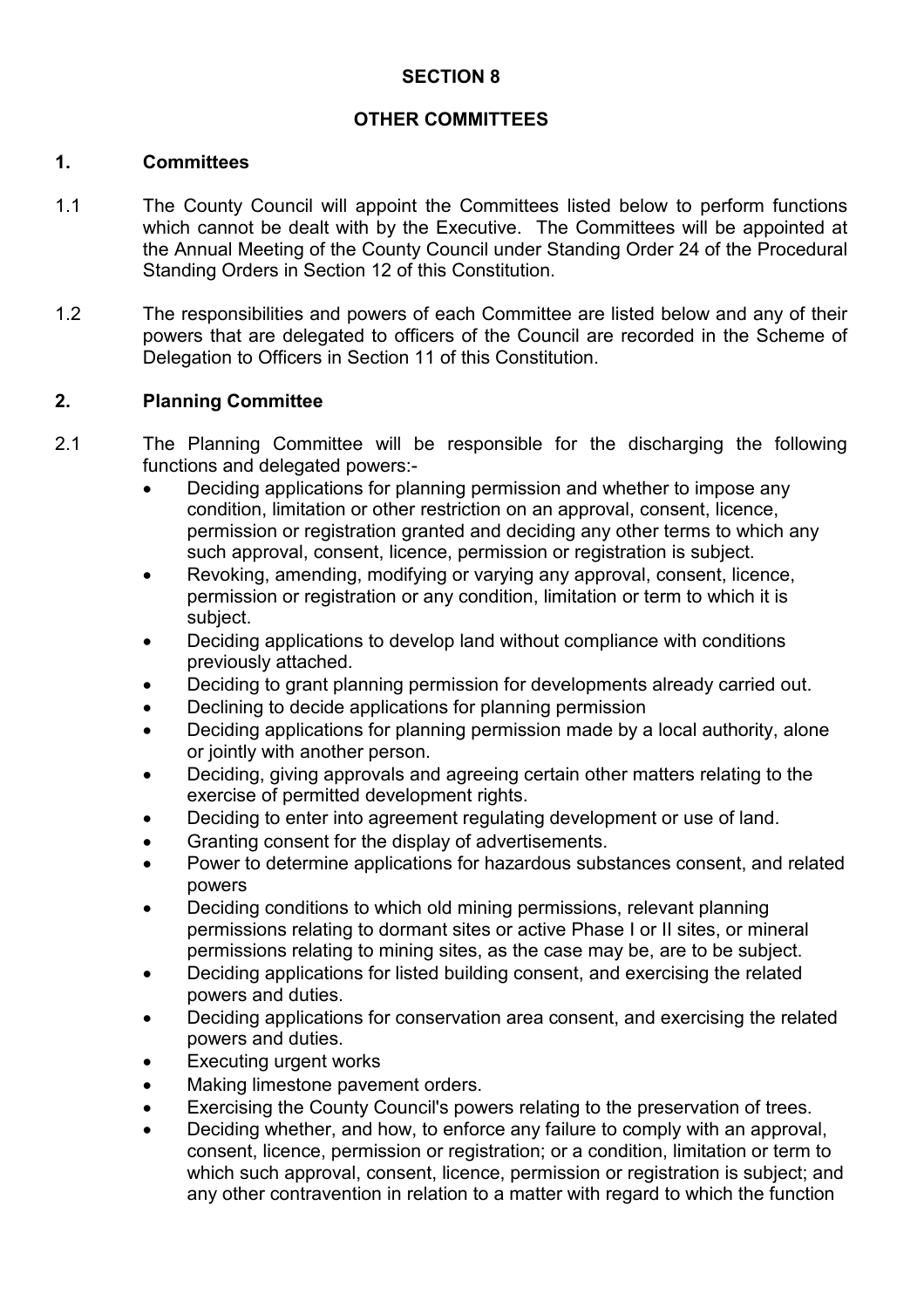of determining an application for approval, consent, licence, permission or registration would not be the responsibility of the Cabinet. This includes the following powers:-

- o To issue a planning contravention notice, breach of condition notice, stop notice (full) or temporary stop notice and to serve a completion notice.
- o To require the discontinuance of a use of land.
- $\circ$  To issue or withdraw an enforcement notice and to waive or relax any requirement of the notice
- $\circ$  To apply for an injunction restraining a breach of planning control
- Exercising the County Council's powers and duties relating to Local Development Documents which are Development Plan Documents.
- Agreeing to establish a joint committee to be, for the purposes of Part 2 of the Planning and Compulsory Purchase Act 2004, a local planning authority.
- 2.2 Where the Planning Committee are minded to refuse an application for planning permission which has been submitted on behalf of the Cabinet in respect of a County Council service, the application shall not be determined by the Planning Committee but shall be referred to a Special Ad Hoc Panel comprising five members of the Audit and Standards Committee who are not members of the Cabinet, the relevant Scrutiny Committee, or the Planning Committee.
- 2.3 Meetings of the Planning Committee will be subject to the Procedural Standing Orders in Section 10 of this Constitution and, in addition the Committee has agreed a protocol for Members of the public who have made representations to speak at meetings of the Committee. The operation of this protocol is regular reviewed and the up to date version can be found at

**http://www.staffordshire.gov.uk/yourcouncil/committeesold/planningcommit tee/default.htm**.

2.4 In addition the Planning Committee will establish a **Countryside and Rights of Way Panel** and **Licensing Panel** of five members of the Committee with full delegated powers to deal with the following matters detailed below.

# **2.5 Countryside and Rights of Way Panel**

- 2.5.1 The Countryside and Rights of Way Panel will be appointed at the first meeting of the Planning Committee in each municipal year. In addition to the five Members of the Panel, five additional Members will be appointed to substitute for any Member of the Panel who is unable to consider a matter on the agenda which affects their Division.
- 2.5.2 The functions and responsibilities of the Countryside and Rights of Way Panel shall be as follows:-
	- Registering common land or town or village greens, except where the power is exercisable solely for the purpose of giving effect to  $-$  (a) an exchange of lands effected by an order under section 19(3) of, or paragraph 6(4) of Schedule 3 to, the Acquisition of Land Act 1981 (c.67) or (b) an order under section 147 of the Inclosure Act 1845 (c. 8 & 9 Vict. C 118)
	- Registering variation of rights of common
	- Authorising erection of stiles etc. on footpaths or bridleways
	- The creation of footpaths or bridleways, including by agreement.
	- Keeping a register of information with respect to maps, statements and declarations.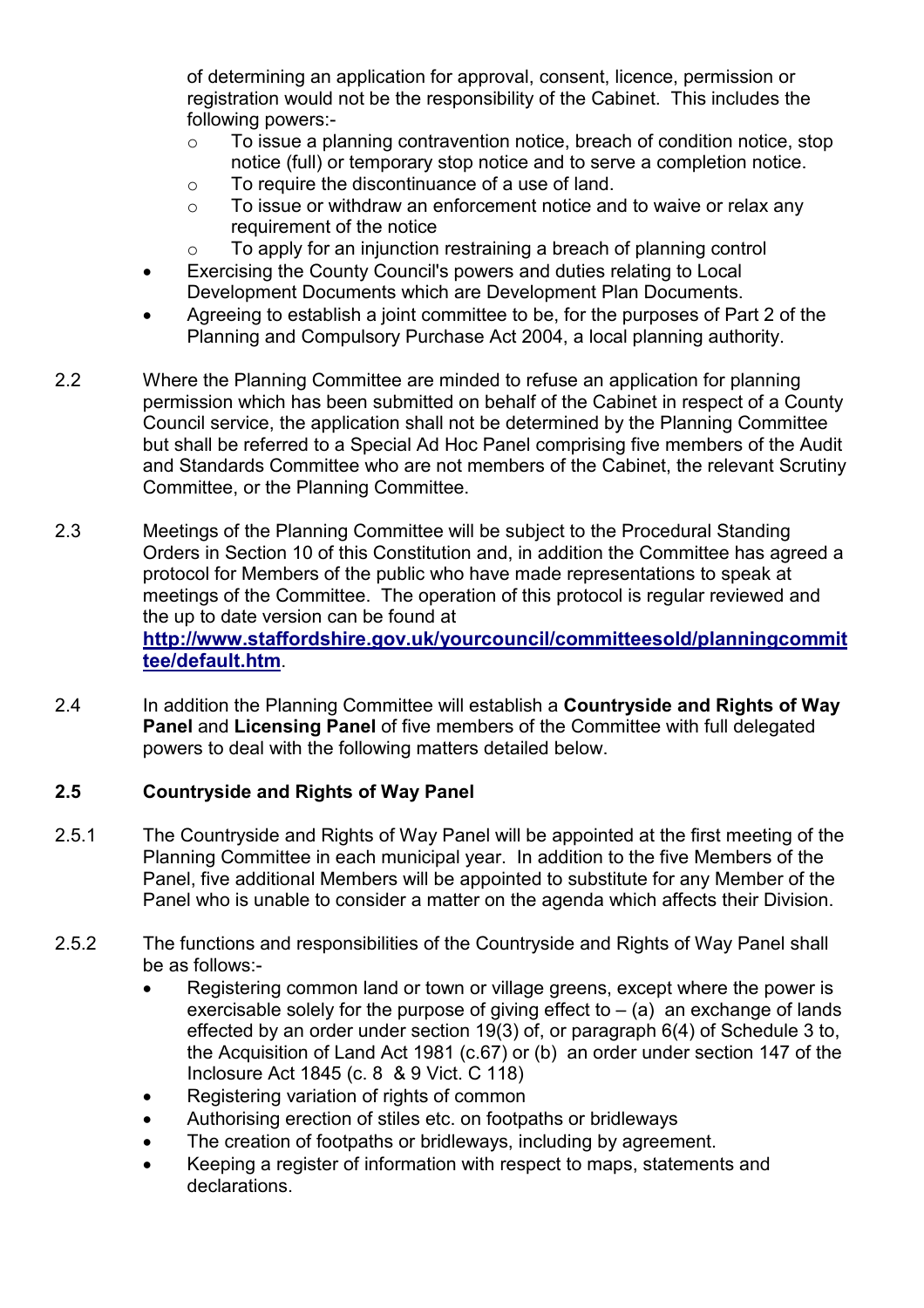- Stopping up footpaths and bridleways.
- Deciding applications for public path extinguishment orders.
- Making rail crossing extinguishment orders.
- Making special extinguishment orders.
- Diverting footpaths and bridleways.
- Making public path diversion orders.
- Making rail crossing diversion orders.
- Making special diversion orders.
- Requiring applicants for orders to enter into agreements.
- Making an Site of Special Scientific Interest diversion order.
- Keeping a register with respect to applications under sections 118ZA, 118C, 119ZA and 119C of the Highways Act 1980.
- Deciding to decline to determine certain applications.
- Exercising the duty to assert and protect the rights of the public to use and enjoyment of highways.
- Exercising the duty to serve notice of proposed action in relation to obstruction.
- Applying for variation of orders under section 130B of the Highways Act 1980.
- Authorising temporary diversions of surface of footpath or bridleway.
- Divert footpaths or bridleways temporarily.
- Exercising functions relating to the making good of damage and the removal of obstructions.
- Exercising powers relating to the removal of things deposited on highways causing a nuisance.
- Extinguishing certain public rights of way.
- Keeping the definitive map and statement under review.
- Including modifications in other orders.
- Keep a register of prescribed information with respect to applications under section 53(5) of the Wildlife and Countryside Act 1981.
- Reclassifying roads used as public paths.
- Preparing a map and statement by way of consolidation of definitive map and statement.
- Designating footpaths as cycle tracks.
- Authorising stopping up or diversion of highway under Section 247 of the Town and Country Planning Act 1980.
- Authorising stopping-up or diversion of footpath or bridleway under Town and Country Planning Act.
- Extinguishing public rights of way over land held for planning purposes.
- Deciding to enter into agreements with respect to means of access.
- Exercising the power to provide access in absence of agreement.
- Exercising powers relating to the protection of important hedgerows.
- 2.5.3 Meetings of the Countryside and Rights of Way Panel will be conducted in accordance with the Procedural Standing Orders in Section 12 of this Constitution.
- 2.5.4 For consideration of reports on applications for the registration of common land, or town or village greens the Panel shall operate a formal substitute member system in cases where a full member of the Panel is the local member for the division in which the land is situated.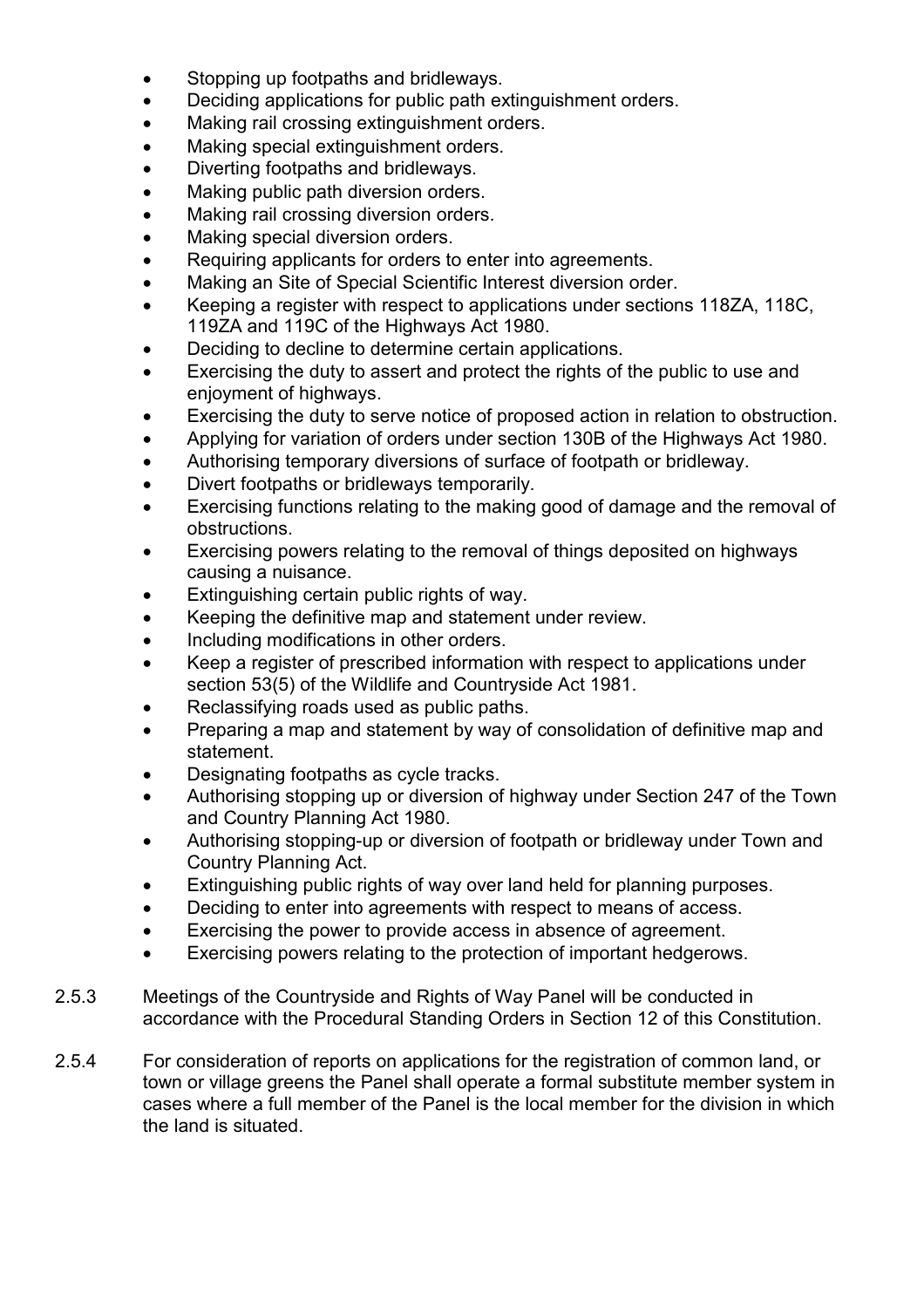# **2.6 Licensing Panel**

- 2.6.1 A Licensing Panel will be appointed by Planning Committee when necessary to deal with matters in respect of the following functions and responsibilities:-
	- Keeping a list of persons entitled to sell non-medicinal poisons
	- Registering animal trainers and exhibitors
	- Licencing the employment of children
	- Approving premises for the solemnisation of marriages
	- Granting a street works licence
	- Licencing agencies for the supply of nurses
	- Issuing licences for the sale or movement of pigs and licensing collecting centres for the movement of pigs.
	- Issuing licences to move cattle from a market.
	- Granting permission for the provision etc. of services, amenities, recreation and refreshment facilities on highway, and related powers
	- Publishing notice in respect of proposal to grant permission under Section 115E of the Highways Act 1980
	- Permitting deposit of builder's skip on highway
	- Licencing planting, retention and maintenance of trees etc in part of highway
	- Licencing works in relation to buildings etc. which obstruct the highway
	- Consenting to temporary deposits or excavations in streets
	- Dispensing with obligation to erect hoarding or fence
	- Restricting the placing of rails, beams etc over highways
	- Consenting to the construction of cellars etc under street.
	- Consenting to the making of openings into cellars etc under streets, and pavement lights and ventilators.
	- Sanctioning the use of parts of buildings for storage of celluloid.
	- To conduct a public hearing for objections received to applications for licences to manufacture and/or store explosives and to decide whether to assent to the application.

# **3. Audit and Standards Committee**

- 3.1 The purpose of an Audit and Standards Committee is:
	- to provide independent assurance on the adequacy of the risk management framework and the associated control environment,
	- to provide independent scrutiny of the authority's financial and non-financial performance to the extent that it affects the authority's exposure to risk and weakens the control environment,
	- to oversee the financial reporting process
	- to promote and maintain high standards of conduct for elected and co-opted members of Staffordshire County Council
	- to provide a system for dealing with complaints about the conduct of elected and co-opted members.
- 3.2 The Audit and Standards Committee has the following functions and responsibilities:-
	- To approve authority's statement of accounts
	- To approve, monitor, review and amend from time to time the Council's Code of Corporate Governance to ensure that it is adequate and effective.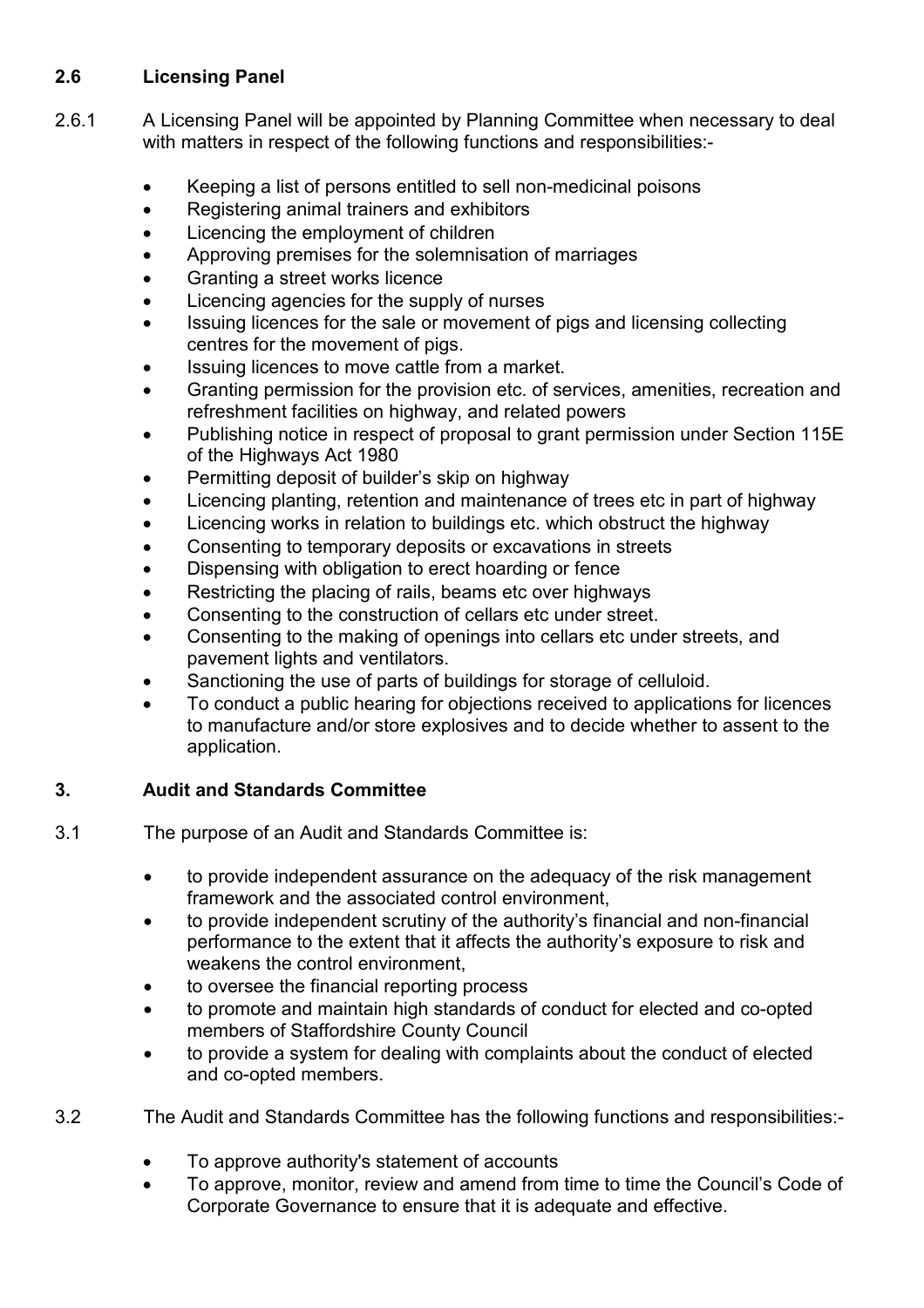- To advise on the adequacy and effectiveness of the Authority's internal control environment.
- To liaise with the Audit Commission over the appointment of the council's external auditor.
- To review any issue referred to it by the chief executive or a director, or any council body.
- To monitor the adequacy and effectiveness of the External Audit service and respond to its findings. This will include:
	- o Discussing the nature and scope of the audit of County Council services and functions, and considering the external audit fee and terms of engagement;
	- o Receiving and considering external audit reports and Management Letters and advising the County Council as appropriate;
	- o Monitoring the County Council's response to the external auditor's findings and the implementation of external audit recommendations.
- To work with and advise the Director of Finance and Resources in ensuring arrangements for the provision of an adequate and effective Internal Audit.
- To monitor the adequacy and effectiveness of the Internal Audit service and Chief Officers' responsibilities for ensuring an adequate control environment including:
	- o Receiving an annual internal audit plan from the Chief Internal Auditor
	- o Monitoring progress against the plan through the receipt of periodic progress reports and an annual Internal Audit report;
	- o Receiving and considering major Internal Audit findings and recommendations;
	- o Monitoring the response to major findings and the implementation of key recommendations;
- To monitor the adequacy and effectiveness of the Authority's risk management processes and to:
	- o Approve the Risk Management Policy Statement and monitor it's implementation
	- o Approve the content of the Corporate Risk Register and proposed Risk Mitigation Action Plan and monitor it's implementation
- To monitor the adequacy and effectiveness of the County Council's Information Governance arrangements
- To monitor the adequacy and effectiveness of the County Council's Corporate Health and Safety policies and to approve the annual Action Plan and key priorities
- To oversee, review, and make any recommendations on, the effectiveness and operation of the Constitution and any of the provisions of it.
- To divide electoral divisions into polling districts at local Government elections.
- To declare vacancy in office in certain cases.
- To give public notice of casual vacancies for County Councillors
- To determine fees and conditions for supply of copies of, or extracts from, election documents.
- To provide staff etc. to person nominated by the Monitoring Officer
- To determine the voting rights of co-opted members of Overview and Scrutiny Committees.
- To make payments or provide other benefits in cases of maladministration etc.
- To oversee the Register of Members' Interests
- To advise the County Council on the adoption and revision of the members Code of Conduct and Protocols and to monitor their operation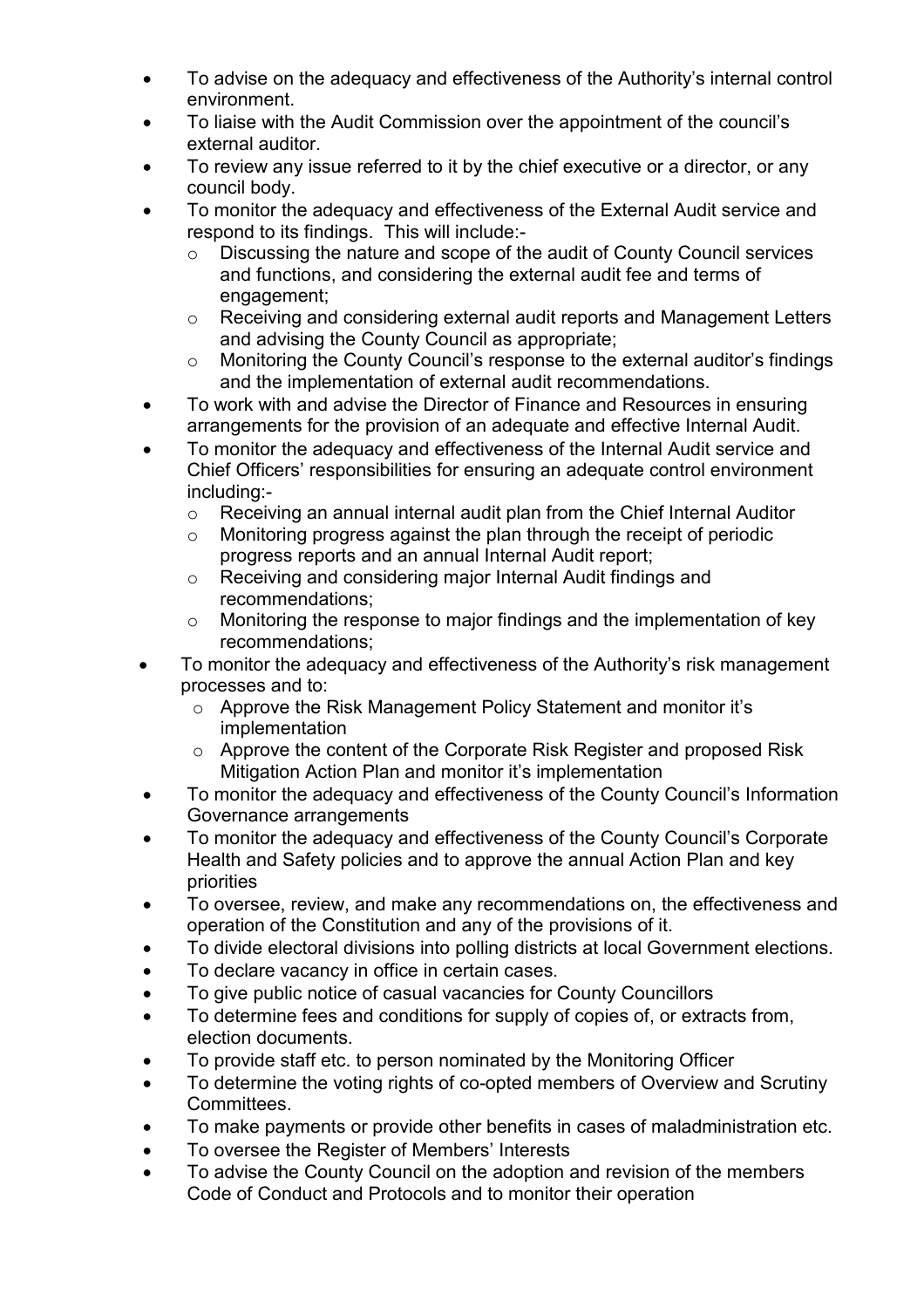- To advise, train or arrange training for elected and co-opted members on matters related to the Code of Conduct and Protocols
- To assist County Councillors and co-opted members to observe the Members' Code of Conduct and Protocols
- To interview and make recommendations to Council on the appointment of Independent Person(s) in accordance with the requirements of the Localism Act 2011.
- To oversee the effectiveness of the Council's procedures for investigating and responding to complaints about Councillors and Co-opted members.
- To make final decisions on recommendations of the standards Panel on those cases where a breach of the Code of Conduct has been proven.
- To grant dispensations to elected and co-opted members from requirements relating to interests set out in the members Code of Conduct
- To determine the level of allowances and expenses for the Independent Person(s) appointed in accordance with the requirements of the Localism Act 2011 to consider alleged breaches of the Members' Code of Conduct
- To establish Panels of five members of the Committee as and when necessary with full delegated powers to deal with Appeals against:- (a) disciplinary or employment related action or grading from officers (b) dismissal from teachers employed in Education Support Units (c) Any executive decision where the law requires that a person shall have a right of appeal within the Council against that decision and for which no other provision is made under this Constitution
- To establish Panels of five members of the Committee who are not Members of the Cabinet, relevant Scrutiny Committee or Planning Committee to deal with Planning Applications referred to it under Paragraph 2.2 of this section
- To establish Panels of five members of the Committee, as and when necessary, to deal with those complaints of alleged breaches of the Code of Conduct which the Director of Law and Democracy, as Monitoring officer, in consultation with an Independent Person(s) deems to warrant detailed consideration and to make final recommendations thereon**.**
- To the extent that it relates to a function which is not a function of the Executive, authorising a person to exercise a function to which Section 70 of the Deregulation and Contracting Out Act 1994 applies, and revoking that authority.
- To deal with any other matter involving a regulatory, judicial, quasi-judicial or licensing function of the County Council which by law cannot be the responsibility of the Executive and for which no other provision is made in this Constitution.

# **4. Pensions Committee**

- 4.1 The Pensions Committee will have full delegated powers to deal with all Functions relating to Local Government Pensions on behalf of the County Council.
- 4.2 The Committee shall comprise 9 elected members and 6 non-voting co-opted members representing the following categories:-
	- Local Authorities/Staffordshire Police Authority/ Combined Fire Authority (1 seat)
	- Contractors (1 seat)
	- Other Scheduled Bodies (1 seat)
	- Trades Unions (2 seats)
	- Pension Recipients (1 seat)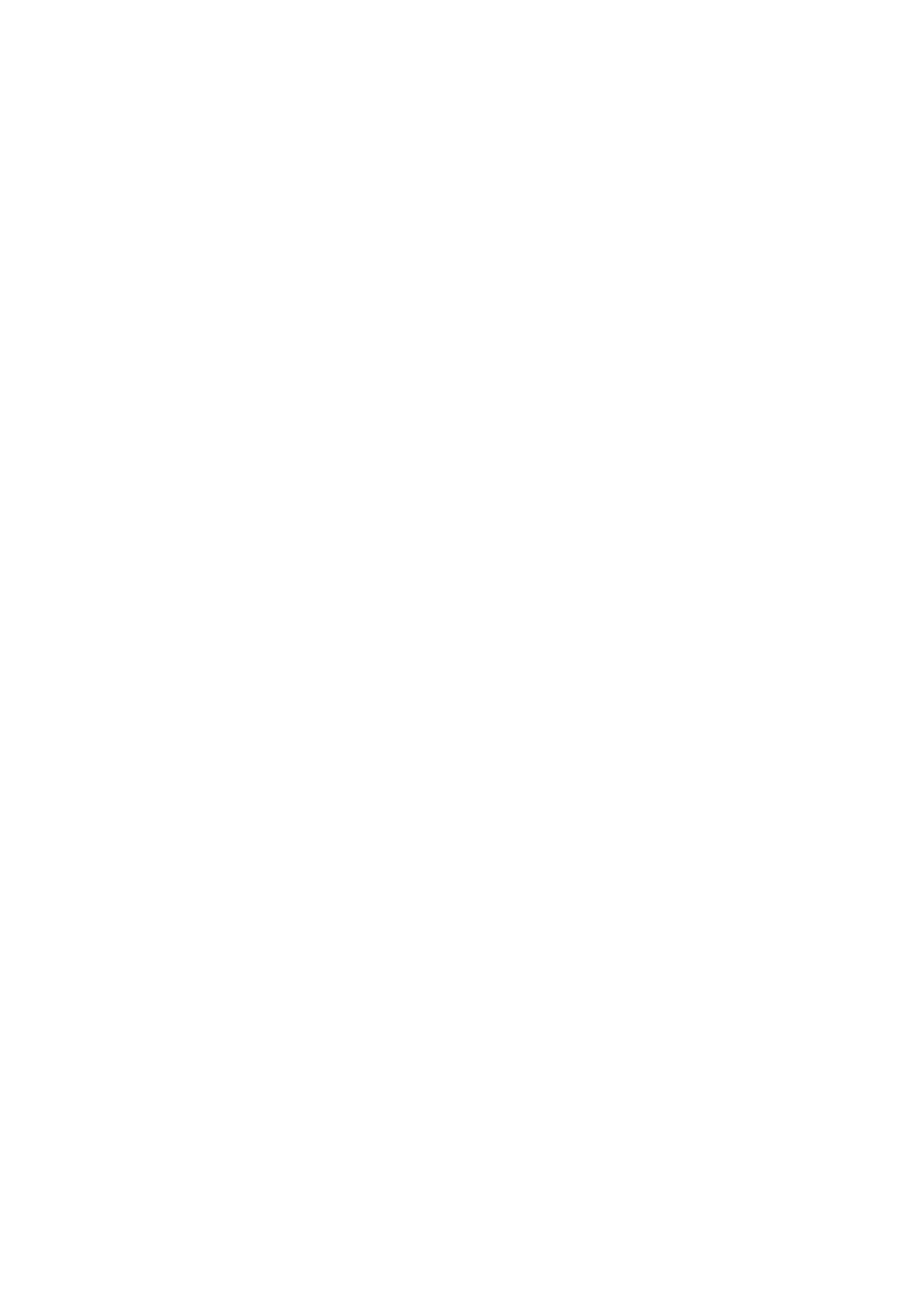- 4.3 The terms of reference of the Pensions Committee will be:-
	- To decide and set from time to time:
		- o The strategic asset allocation and objectives of the Staffordshire County Council Pension Fund ("the Pension Fund");
		- o The strategic benchmarks for the performance of the Pension Fund against which the actual performance is to be measured;
		- o The strategic targets against which the performance of the Pensions Panel and Fund Managers is to be measured;
		- o The arrangements for consultation with the stakeholders that have an interest in the affairs of the Pension Fund.
	- To review at not more than yearly intervals the performance of the Pension Fund and the Pensions Panel against the strategic objectives, benchmarks and targets set by them and to consider if, and to what extent, any change may be necessary to ensure the efficient and effective performance of the Pension Fund;
	- To approve and keep under review the Statement of Investment Principles and Funding Strategy Statement.
	- To maintain a Communication Strategy.
	- To approve the Pension Fund Annual Report and Accounts.
	- To receive a report at least annually on pensions administration activities.
	- To approve and keep under review the Fund's Additional Voluntary Contribution (AVC) arrangements.
	- To approve the formal Actuarial Valuation.
	- To approve the admission of employing organizations to the Fund where there is discretion to do so.
	- To have due regard to the advice of the Chief Finance Officer and to the advice of Consultants appointed by the Committee for the purpose (the appointment of whom may be made by the Committee on such terms and conditions and for such duration as the Committee may consider appropriate) with expertise in either or both of the following fields:
		- o Actuarial matters and Risk/Liability assessment
		- o Investment Strategy and Allocation;
	- To monitor from time to time the advice received from Consultants.
	- To have regard to the advice of the Pensions Panel on matters referred to the Committee for consideration by the Panel and to call for advice from any Adviser or Manager who could have been asked by the Pensions Panel to give the Panel advice.
	- If the Pensions Committee shall disregard the advice of Consultants their reasons for so doing shall be recorded in the minutes of the Committee.
	- To deal with any other matters arising in respect of Local Government Pensions.
	- To Appoint a Pensions Panel of five Members of the Committee.

## **4.4 The Pensions Panel**

- 4.4.1 The Pensions Committee will constitute a Pensions Panel of five members of the Committee with full delegated powers to deal as and when appropriate with the following matters:-
	- The structure of the management arrangements necessary to achieve the effective management of the Pension Fund to meet the objectives set by the Pensions Committee;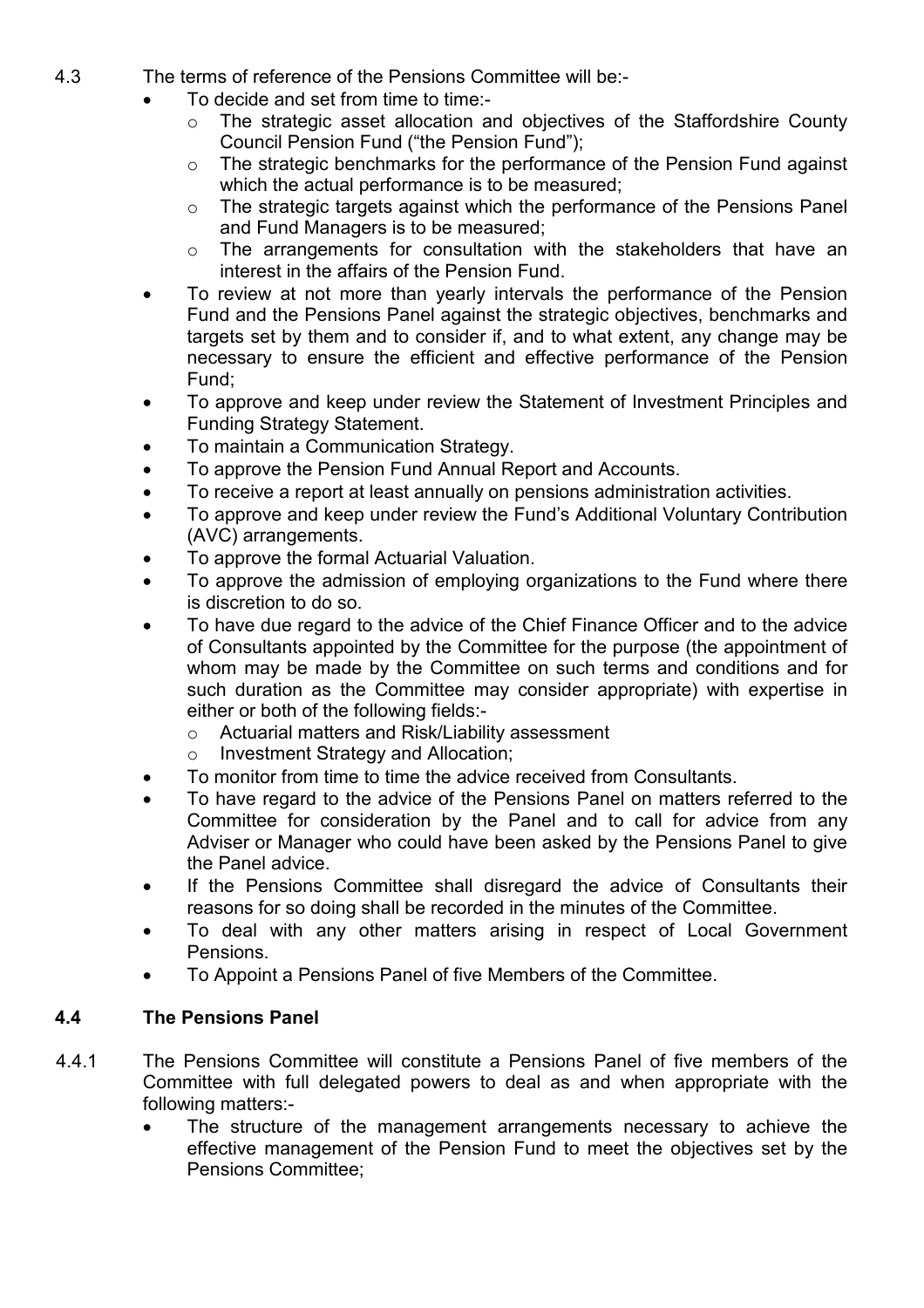- The selection, appointment and dismissal of, and the monitoring of the performance of, the Managers of the Pension Fund;
- The allocation of the assets of the Pension Fund and the generic selection of asset portfolios in order to meet the objectives set by the Pensions Committee;
- The monitoring of the performance of the Pension Fund and its portfolios on a regular and routine basis across all sectors of investment and management and the reporting arrangements to Panel may require from time to time for this purpose;
- To agree from time to time any restrictions to be placed on any one or more Managers of the Pension Fund as to particular classes of authorised investment or decisions they may take on behalf of the Pension Fund or as to the exercise of voting rights;
- 4.4.2 The Pensions Panel will review regularly and make recommendations to the Pensions Committee on the following matters:-
	- Strategic Asset Allocation.
	- Strategic Benchmarks.
	- Strategic Performance Targets.
	- The performance of Fund Investment Managers.
	- The Statement of Investment Principles and the Funding Strategy statement.
	- Legislative, financial and economic changes which impact on the investment activity of the Fund.
	- The advice from advisers appointed by the Panel.
- 4.4.3 The Pensions Panel shall have regard to the advice of the Chief Finance Officer and to the advice of Independent Advisers appointed by the Panel for the purpose (the appointment of whom may be made by the Panel on such terms and conditions and for such duration as the Panel may consider appropriate) with expertise in any one or more of the following fields:-
	- Tactical Asset Allocation/Investment Strategy Implementation;
	- Equities/Stocks/Shares/Securities (whether in UK or Overseas)
	- Property
	- Bonds and Gilt-edged Investments
	- Manager Selection and Performance Monitoring;

 and to the advice of any one or more Managers of the Pension Fund as the Panel may request.

4.4.4 The Pensions Panel may make recommendations to the Pensions Committee on any other matter whether or not it falls within the delegated powers available to the Pensions Panel.

## 5. **Charities and Trust Committee**

- 5.1 The purpose of a Charities and Trusts Committee is:
	- To exercise those powers and duties held by the County Council in its capacity as a Trustee for Charities and Trusts registered with the Charity Commission and recording the County Council as a Trustee.
- 5.2 The Charities and Trusts Committee has the following functions and responsibilities